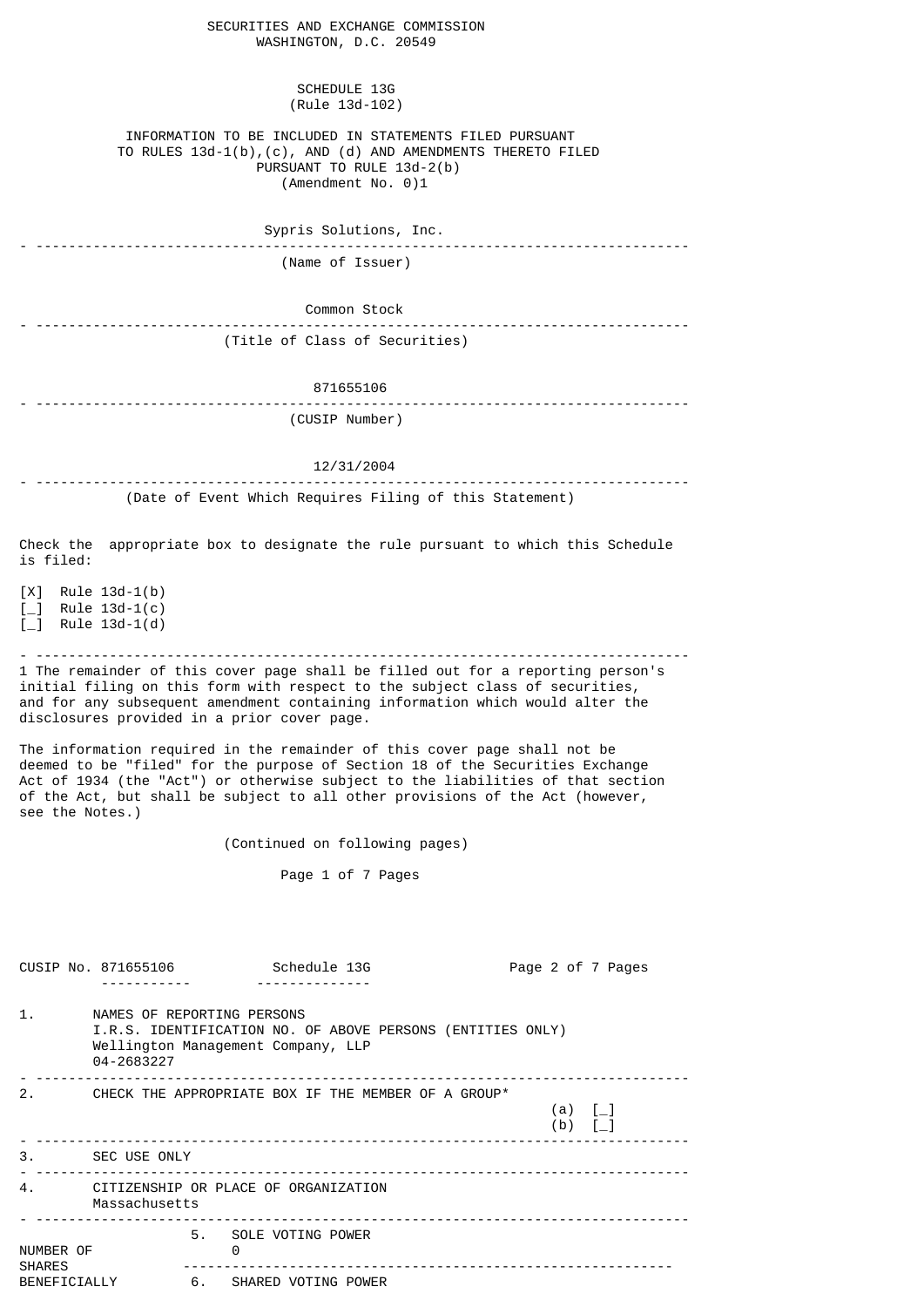| OWNED BY<br>EACH                   |                                                                                 |    | 749,300                                                      |  |  |  |  |
|------------------------------------|---------------------------------------------------------------------------------|----|--------------------------------------------------------------|--|--|--|--|
| REPORTING<br><b>PERSON</b><br>WITH |                                                                                 | 7. | SOLE DISPOTIVE POWER<br>0                                    |  |  |  |  |
|                                    |                                                                                 | 8. | SHARED DISPOTIVE POWER<br>1,486,954                          |  |  |  |  |
| 9.                                 | 1,486,954                                                                       |    | AGGREGATE AMOUNT BENEFICIALLY OWNED BY EACH REPORTING PERSON |  |  |  |  |
| 10.                                | CHECK BOX IF AGGREGATE AMOUNT IN ROW (9) EXCLUDES CERTAIN<br>SHARES*<br>$L_{-}$ |    |                                                              |  |  |  |  |
| 11.                                | PERCENT OF CLASS REPRESENTED BY AMOUNT IN ROW 9<br>8.304%                       |    |                                                              |  |  |  |  |
| 12.                                | TYPE OF REPORTING PERSON<br>HC, IA                                              |    |                                                              |  |  |  |  |
|                                    |                                                                                 |    |                                                              |  |  |  |  |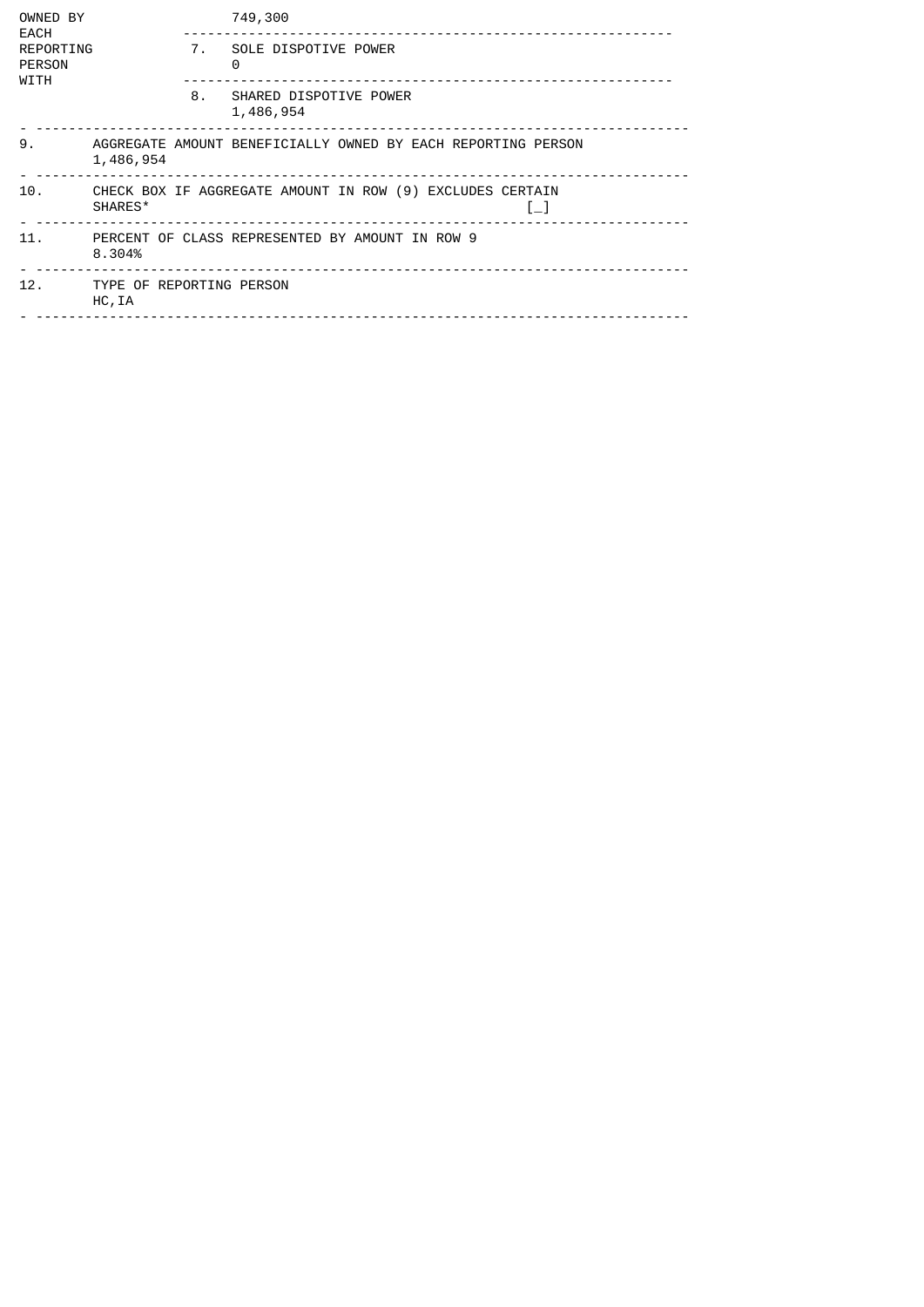Item 1(a). Name of Issuer:

 Sypris Solutions, Inc. Item 1(b). Address of Issuer's Principal Executive Offices: 101 Bullitt Lane, Suite 450 Louisville, KY 40222 Item 2(a). Name of Person Filing: Wellington Management Company, LLP(''WMC'') Item 2(b). Address of Principal Business Office or, if None, Residence:

> 75 State St Boston, MA 02109

Item 2(c). Citizenship:

Massachusetts

Item 2(d). Title of Class of Securities:

Common Stock

Item 2(e). CUSIP Number:

871655106

- Item 3. If This Statement is Filed Pursuant to Rule 13d-1(b), or 13d-2(b) or (c), Check Whether the Person Filing is a:
	- (a) [ ] Broker or dealer registered under Section 15 of the Act.
	- (b) [ ] Bank as defined in Section 3(a)(6) of the Act.
	- (c) [ ] Insurance Company as defined in Section 3(a)(19) of the Act.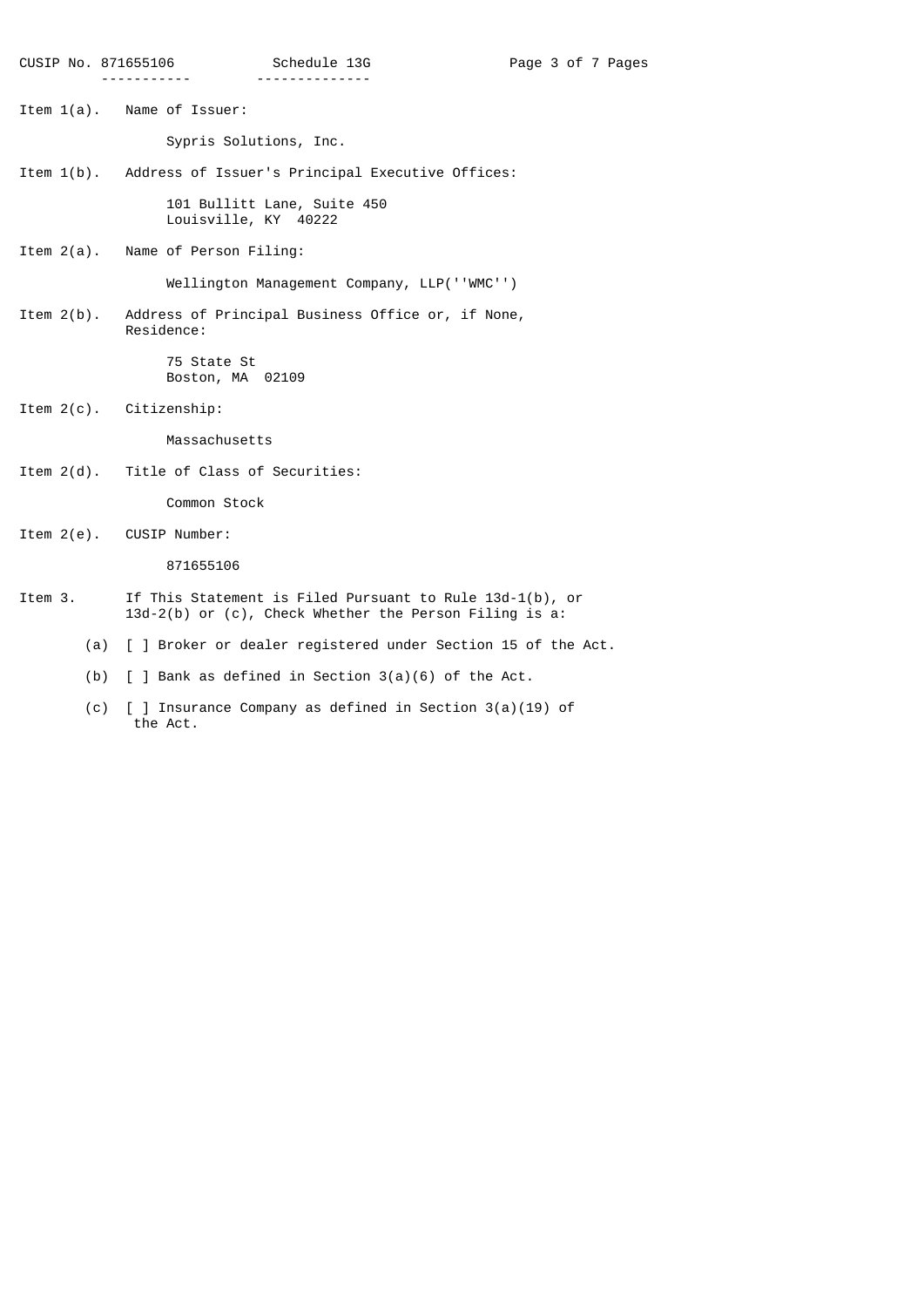- (d) [ ] Investment Company registered under Section 8 of the Investment Company Act.
- (e) [X] An investment adviser in accordance with Rule  $13d-1(b)(1)(ii)(E)$ ;
- (f) [ ] An employee benefit plan or endowment fund in accordance with Rule 13d-1(b)(1)(ii)(F);
- (g) [X] A parent holding company or control person in accordance with Rule  $13d-1(b)(1)(ii)(G)$ ; see item 7;
- (h) [ ] A savings association as defined in Section 3(b) of the Federal Deposit Insurance Act;
- (i) [ ] A church plan that is excluded from the definition of an investment company under Section 3(c)(14) of the Investment Company Act;
- (j)  $\lceil$   $\rceil$  Group, in accordance with Rule 13d-1(b)(1)(ii)(J).

 If this statement is filed pursuant to Rule 13d-1(c), check this box [ ]

- Item 4. Ownership. Provide the following information regarding the aggregate number and percentage of the class of securities of the issuer identified in Item 1.
- (a) Amount Beneficially Owned: WMC, in its capacity as investment adviser, may be deemed to beneficially own 1,486,954 shares of the Issuer which are held of record by clients of WMC.
	- (b) Percent of Class: 8.304%
	- (c) Number of shares as to which such person has:

| (i)  | sole power to vote or to direct the vote 0                     |           |
|------|----------------------------------------------------------------|-----------|
| (i)  | shared power to vote or to direct the<br>vote                  | 749,300   |
|      | (iii) sole power to dispose or to direct the<br>disposition of | 0         |
| (iv) | shared power to dispose or to direct the<br>disposition of     | 1,486,954 |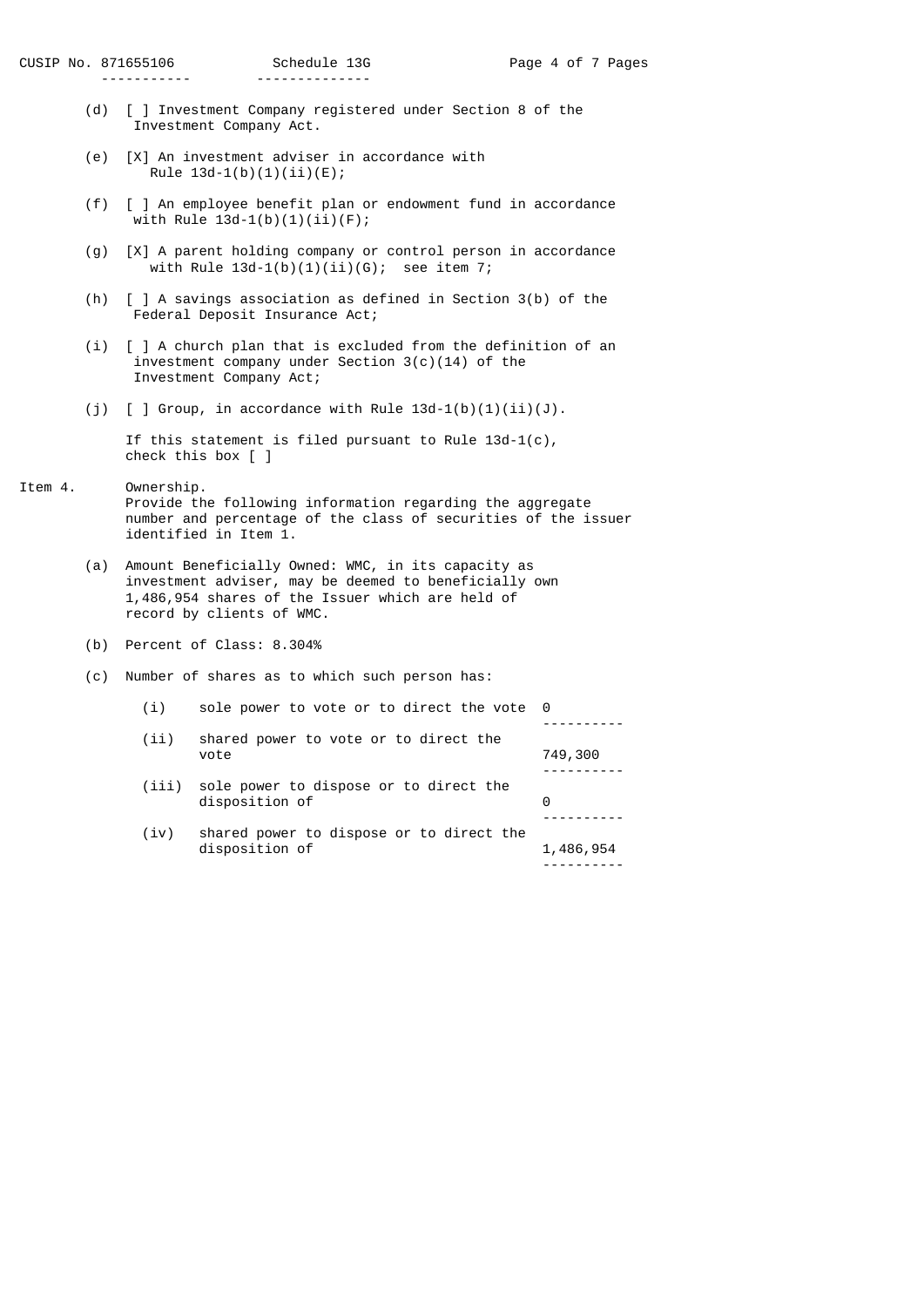Item 5. Ownership of Five Percent or Less of Class. If this statement is being filed to report the fact that as of the date hereof the reporting person has ceased to be the beneficial owner of more than five percent of the class of securities, check the following

[ ]

Item 6. Ownership of More than Five Percent on Behalf of Another Person.

> The securities as to which this Schedule is filed by WMC, in its capacity as investment adviser, are owned of record by clients of WMC. Those clients have the right to receive, or the power to direct the receipt of, dividends from, or the proceeds from the sale of, such securities. No such client is known to have such right or power with respect to more than five percent of this class of securities, except as follows:

None

Item 7. Identification and Classification of the Subsidiary Which Acquired the Security Being Reported on by the Parent Holding Company.

See Exhibit A

Item 8. Identification and Classification of Members of the Group.

 Not Applicable. This schedule is not being filed pursuant to Rule  $13d-1(b)(1)(ii)(J)$  or Rule  $13d-1(d)$ .

Item 9. Notice of Dissolution of Group.

Not Applicable

Item 10. Certification.

-------------

 (a) The following certification shall be included if the statement is filed pursuant to Rule  $13d-1(b)$ :

 "By signing below I certify that, to the best of my knowledge and belief, the securities referred to above were acquired and are held in the ordinary course of business and were not acquired and are not held for the purpose of or with the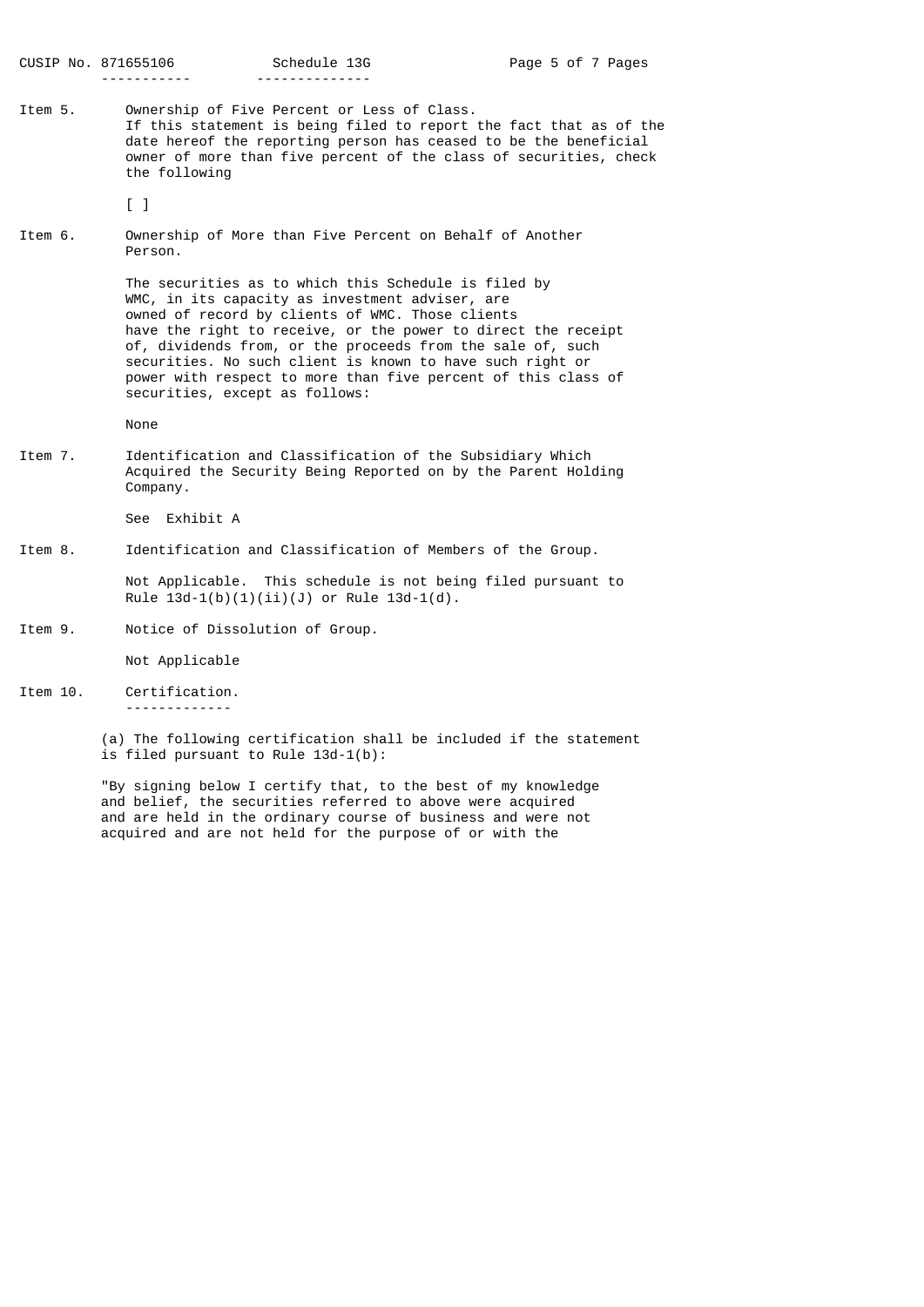effect of changing or influencing the control of the issuer of the securities and were not acquired and are not held in connection withor as a participant in any transaction having that purpose or effect. "

## SIGNATURE

 After reasonable inquiry and to the best of my knowledge and belief, I certify that the information set forth in this statement is true, complete and correct.

> By: --//Julie A. Jenkins//-- -------------------------------------- Name: Julie A. Jenkins Title: Vice President Date: February 14, 2005

\*\*Signed pursuant to a Power of Attorney dated March 3, 2004 and filed with the SEC on March 10, 2004.